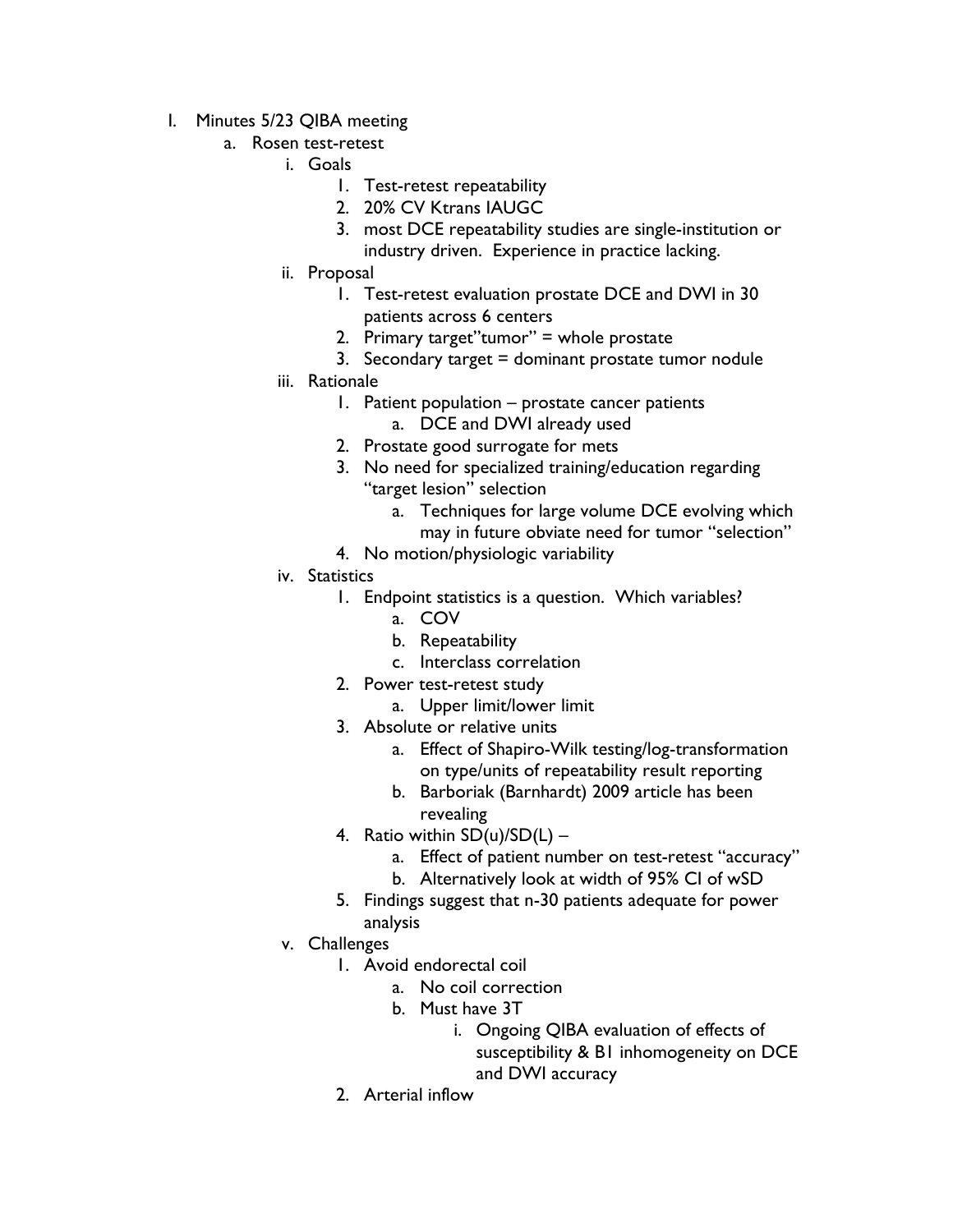- a. Requires larger DCE-MRI slab
- b. Parallel imaging for improved temp. resolution
- c. Automatic AIF selection (see below)
- vi. Aims
	- 1. Primary
		- a. Test-retest performance repeatability coefficient of  $K_{trans}$  and IAUGC $_{BN}$  and measured by median pixel values of the whole prostate
		- b. Test-retest assessed by RC of  $D(t)$  and measured by median pixel values of whole prostate
		- c. ? add coffee break on visit 2
	- 2. secondary
		- a. test retest on tumor
		- b. effect of reader on RC of DCE and DWI
			- i. 2 readers
		- c. determine whether t1-dependent or t1 independent methods for Gado quantification in DCE produce differing values for RC for Ktrans and IAUGC90bn
			- i. use subtraction (delta SI)
	- 3. exploratory
		- a. explore the correlation between DCE and DWI metrics from both whole prostate and dominant tumor nodule as target lesions
- vii. Target sites
	- 1. 2 each: GE, Siemens, Philips
	- 2. 30 total subjects
	- 3. 5 subjects per site (max 10 per vendor)
- viii. Qualifications
	- 1. Available body MRI radiology PI
	- 2. Adequate clinical prostate experience & referral base
	- 3. Constant 3T imaging available
	- 4. Phantom imaging specs met
		- a. DWI (Chenevert), DCE (Jackson/QIBA v2)
- ix. Breast ADC data
	- 1. Higher variance in Espree ADC values
- x. Minimum tech specs for qualifying 3T MRI scanner with QIBA DCE phantom
	- 1. VFA R1 fidelity relative to IR standard
	- 2. SI linearity with respect to R1
	- 3. Positional invariance of R1
	- 4. Difficulties
- xi. 3T imaging plan
	- 1. Visit 1
		- a. Anatomic imaging
			- i. Include e-coil if clinically indicated at site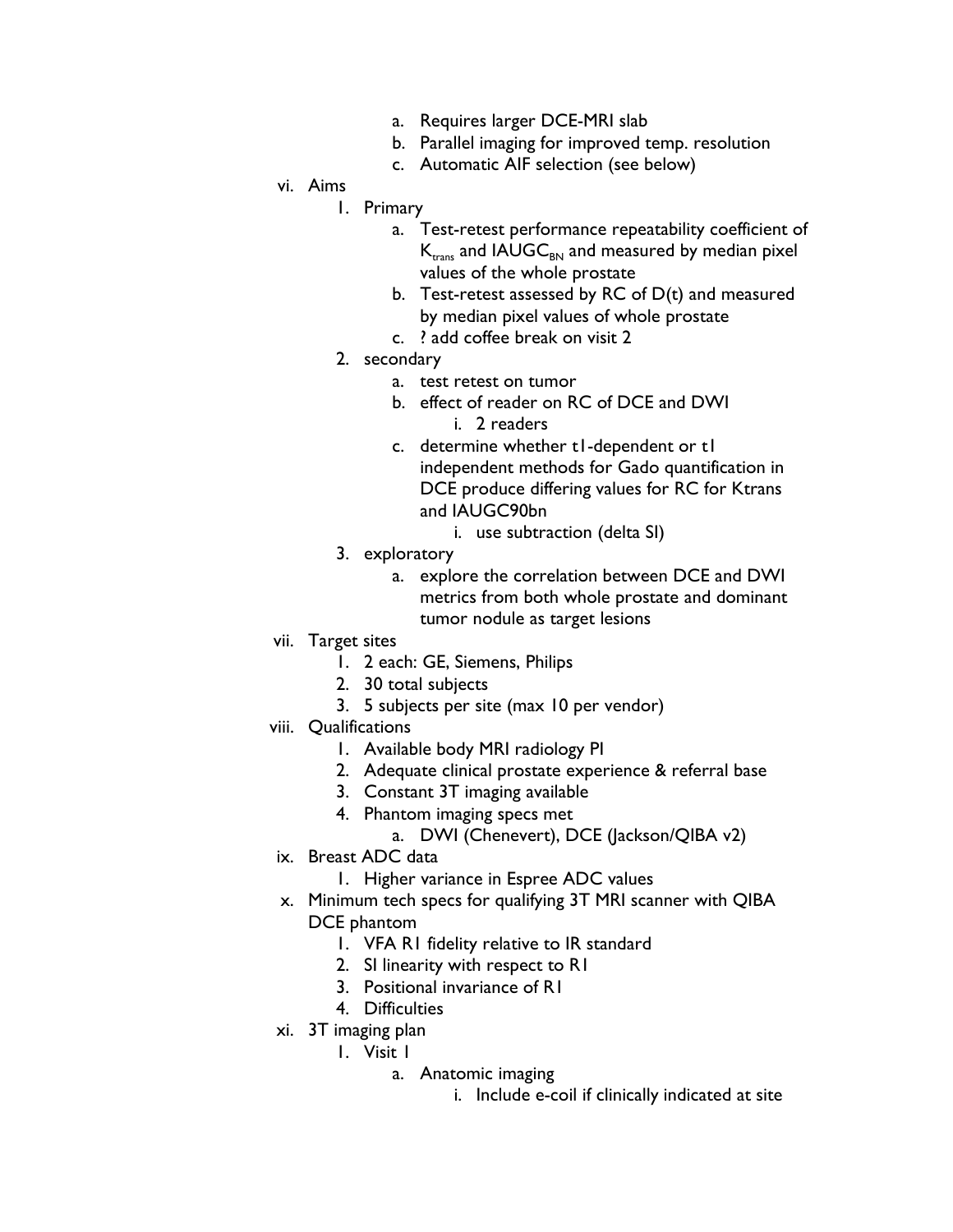- 2. Visit 2
	- a. Functional data
	- b. ? coffee break DWI

## xii. DWI

- 1. SE-EPI
- 2. Fat sat
- 3. AP phase
- 4. Parallel imaging 2x
- 5. 5mm
- 6. 0,100,600,800
	- a. 100,600,800 ADC
- xiii. ? dual transmission
	- 1. only Phillips has the capability
- xiv. Consensus
	- 1. Axial spgr
	- 2. Ap phase
	- 3. Parallel 2x
	- 4. 5mm SNR
	- 5. increase slab to alleviate arterial in flow (32 slices)
		- a. offset with prostate in inferior portion of slab
	- 6. other specs per QIBA profile
	- 7. 8-10 seconds temporal resolution
	- 8. 2cc/sec
- xv. Analysis
	- 1. Single core lab
	- 2. If fail replace with new subject
	- 3. Reader study
		- a. 2 readers
		- b. each evaluate combined imaging
		- c. visible tumor nodule > 5mm?
			- i. if no (either reader), replace subject for tumor endpoints
	- 4. Segmentation
		- a. Whole prostate & dominant tumor nodule
		- b. Performed on both DWI and DCE
- xvi. Modeling
	- 1. Automatic AIF
		- a. Avoids reader choice of slices
		- b. Avoids randomness of inflow error variation
		- c. Quality of data for accurate AIF
		- d. Future use of data for reference tissue method
	- 2. 2 compartment modeling
		- a. vp
		- b. pixel-specific delay times
		- c. dual analysis
			- i. t1 specific primary analysis for aim 1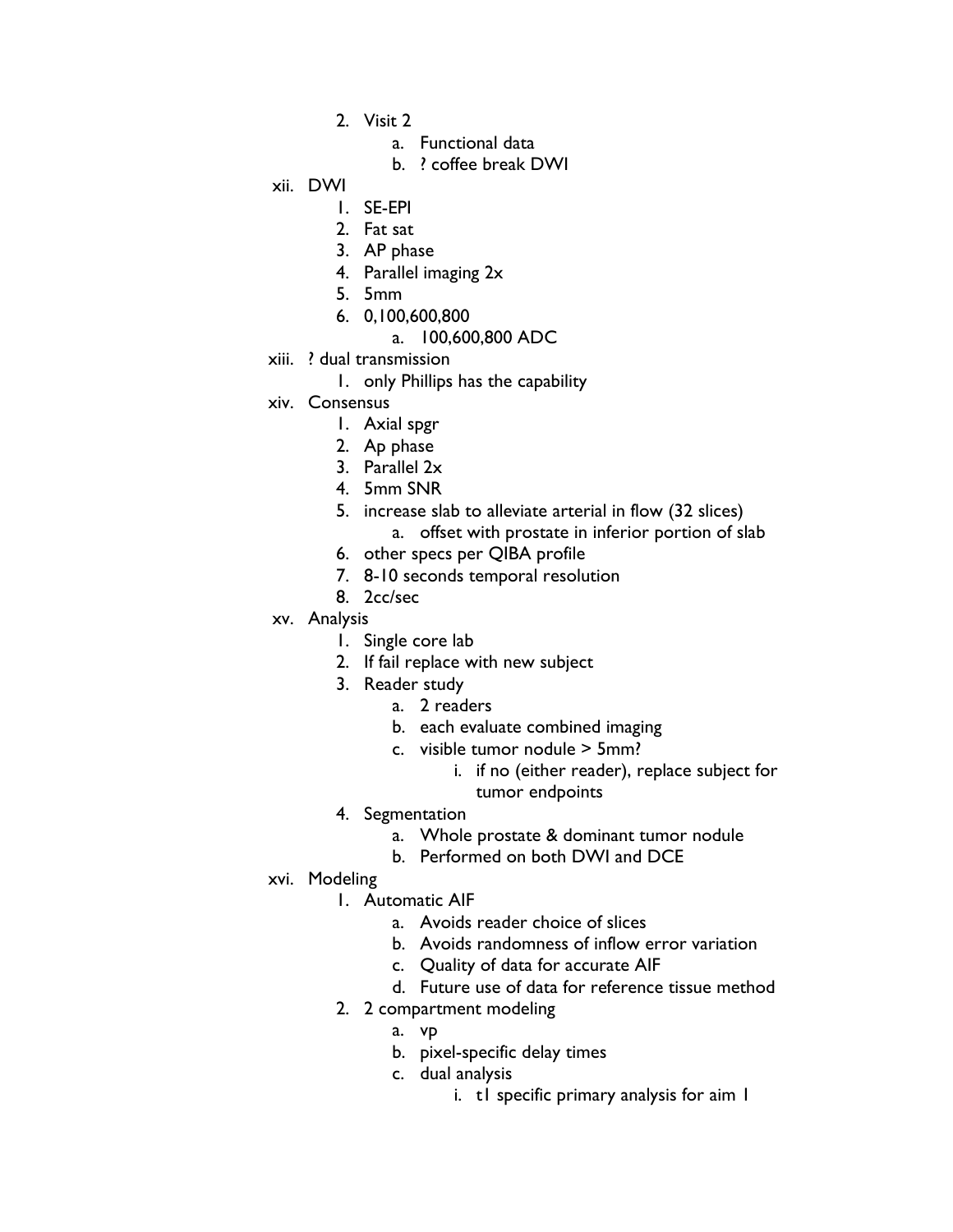- ii. signal difference method
- 3. improving temp. resolution
	- a. bandwidth
		- i. GE 250, S:400, P 314 ? higher
	- b. Matrix (phase)
		- i. Why not lower to 128
	- c. Increase frequency FOV
		- i. To allow partial phase fov <80
	- d. Partial K/fractional NEX
- 4. Automated AIF segmentation
	- a. ? Either utilize this methodology
	- b. ? second reader
- xvii. ? exploratory aims of alternative modeling for assessing Kep, Vp xviii. sites
	- 1. PENN,
- II. Profile v2
	- a. Claim
		- i. Based on clinical diagnostic challenges in areas utilizing DCE without quantitative rigor
	- b. Areas for consideration
		- i. 3T
		- ii. parallel imaging
		- iii. B1 inhomogeneity
	- c. Organ subtypes
		- i. Prostate
		- ii. Breast
		- iii. Glioma
	- d. Diagnostic protocol that is attempted to be more quantitative
	- e. User
		- i. Pharma for v1
		- ii. Now
			- 1. Diagnostic challenges
		- iii. Profile for diagnostic assessment
	- f. Starting point for clinical practice
	- g. Action item
		- i. Topic list needs for 3T profile
		- ii. Post-processing  $(3<sup>rd</sup>$  compartment)
		- iii. Clinical applications
- III. Phantom work
	- a. ?publish v1 phantom work
	- b. v2 phantom
		- i. 1 site, 2 field strength
		- ii. UM, UChicago (Phillips)
	- c. Endpoint is a recommendation on how we should do phantom work and which phantom to do.
- IV. Publications